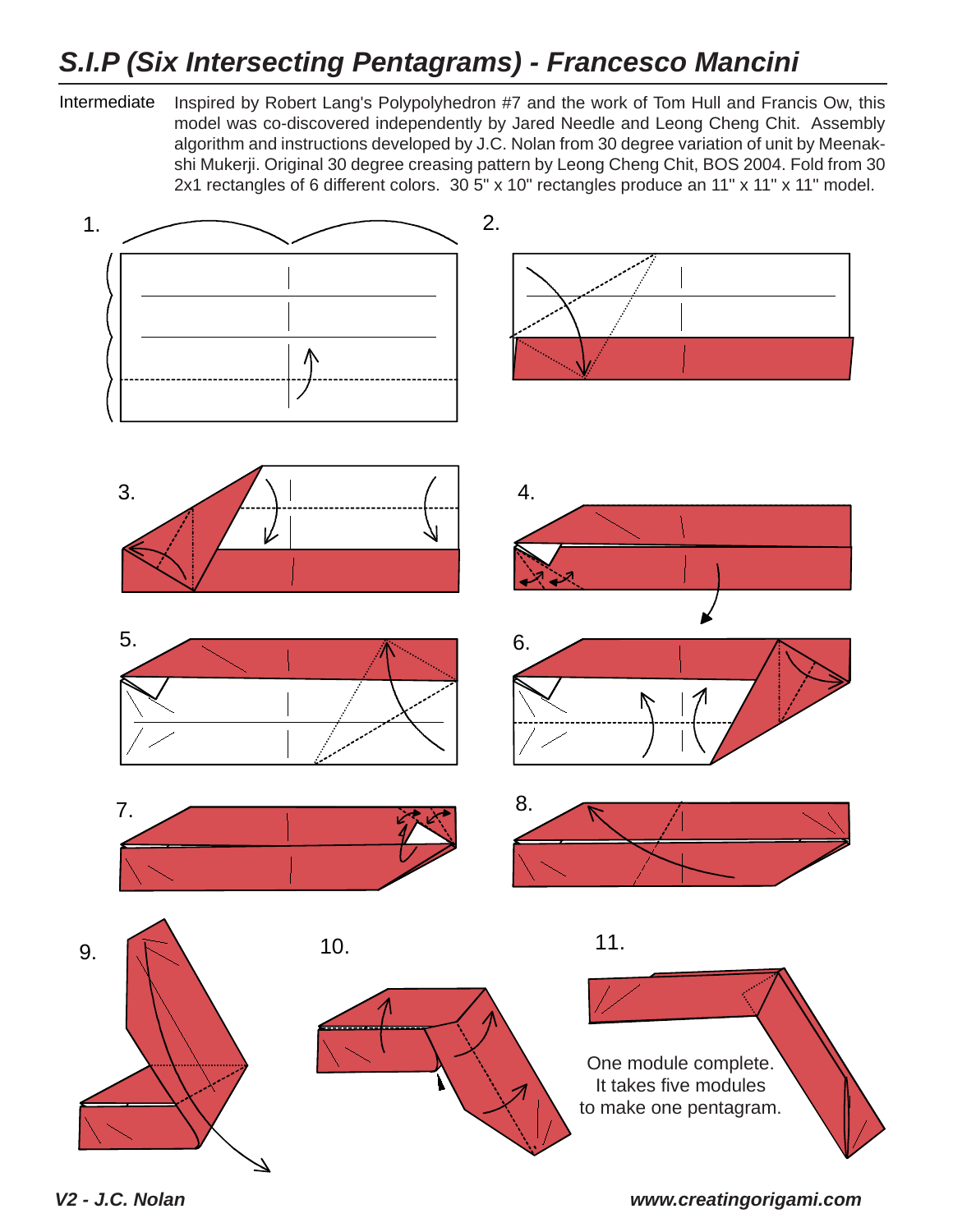

Fold a total of six pentagrams in six different colors.

## *V2 - J.C. Nolan www.creatingorigami.com*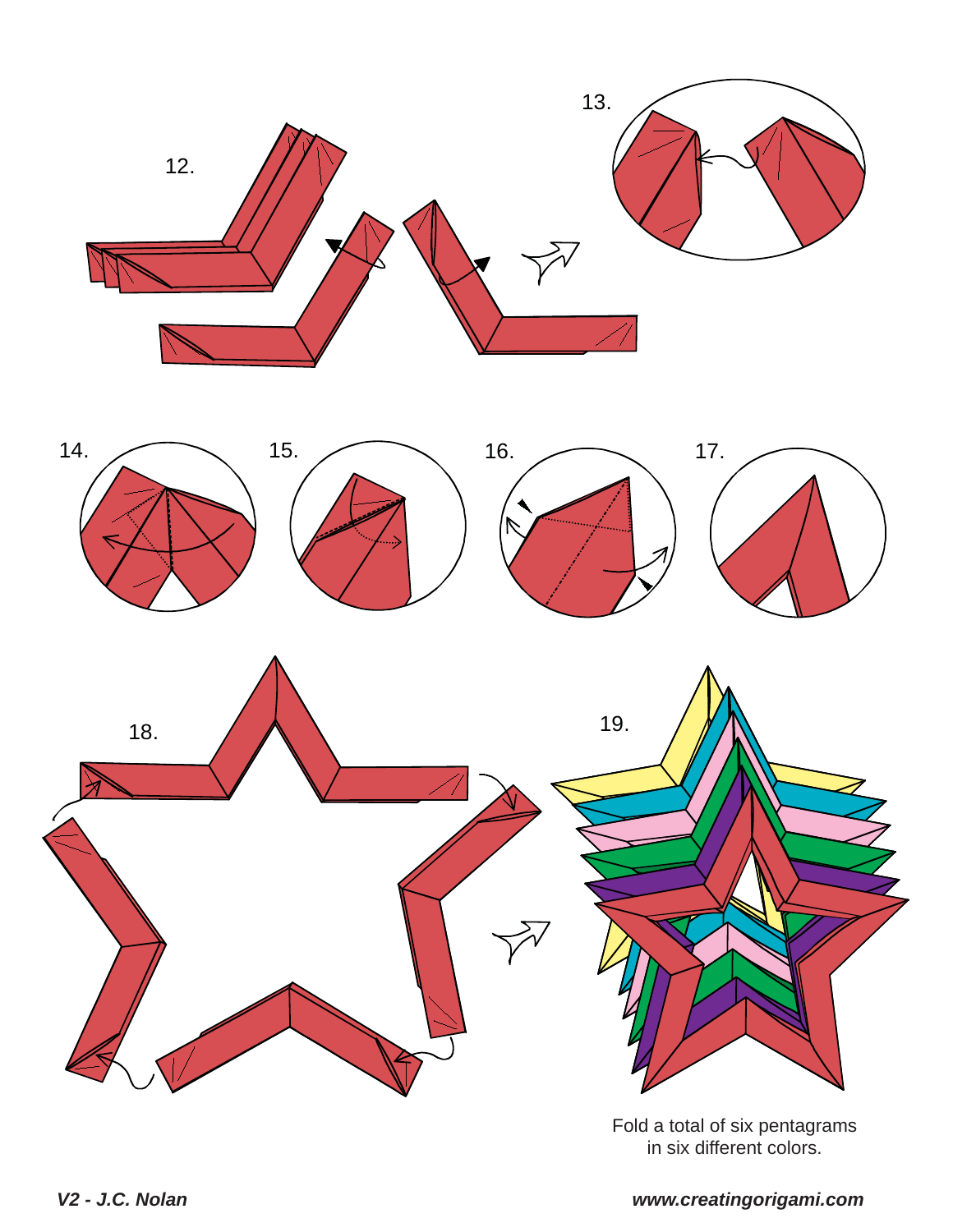

In the assembled model, notice that for each obtuse angle in the pentagram, the opposite, acute angle, will contain the same color but on the inside - Purple opposite Purple, Green opposite Green, etc.

Additionally, each obtuse angle will meet an acute angle in an opposite pentagram and vice versa. We will go around the ring adding each color moving counter clockwise - Purple, Green, Pink, Blue then Yellow.



to make the weaving easier.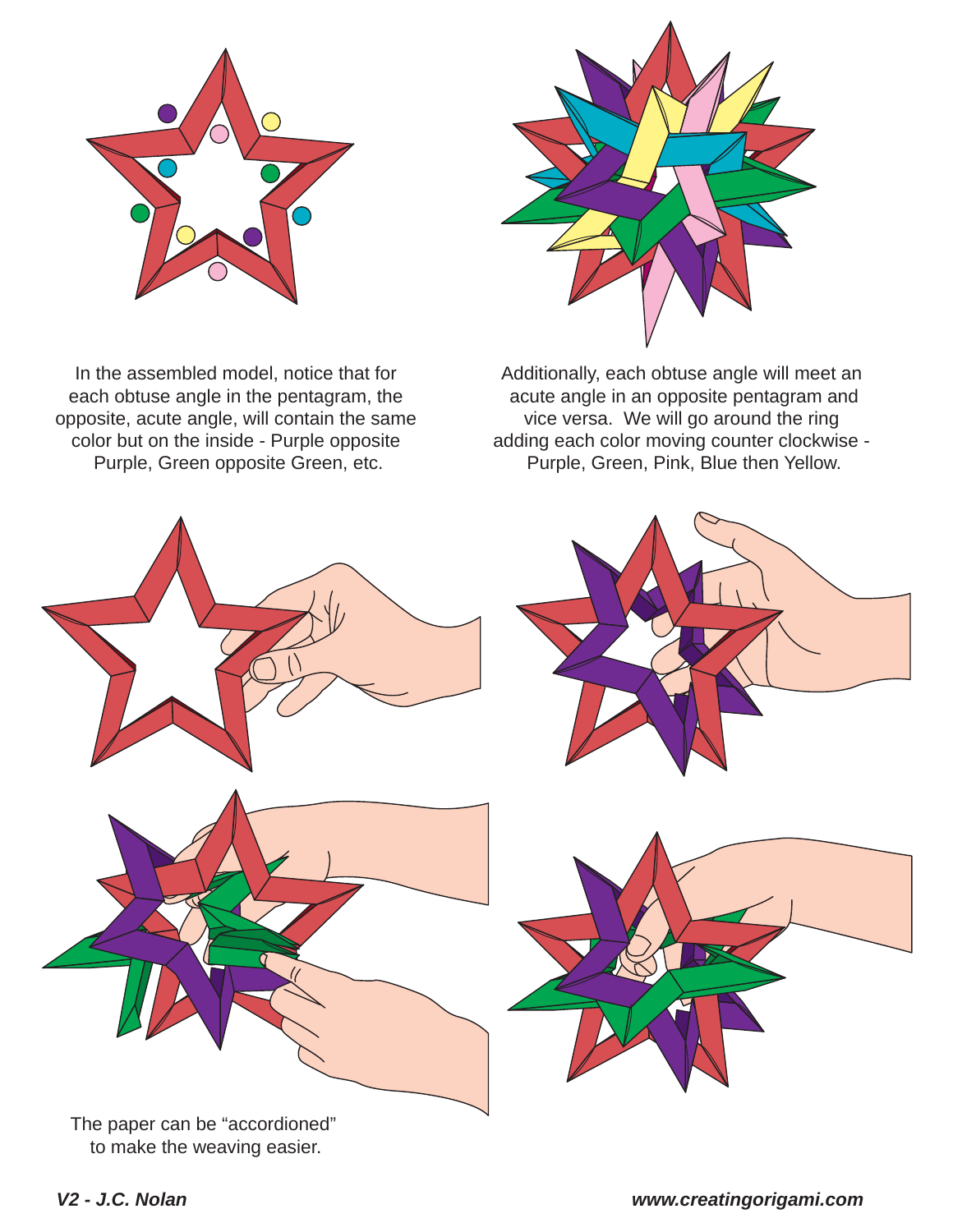

Assembly complete, two views are shown. The first rotated just slightly around the y-axis. Notice the two fundamental structures, three pentagrams intersecting tightly to form a triangle (center of leftmost illustration) and the ring of five intersecting pentagrams that forms a pentagon (center of rightmost illustration).